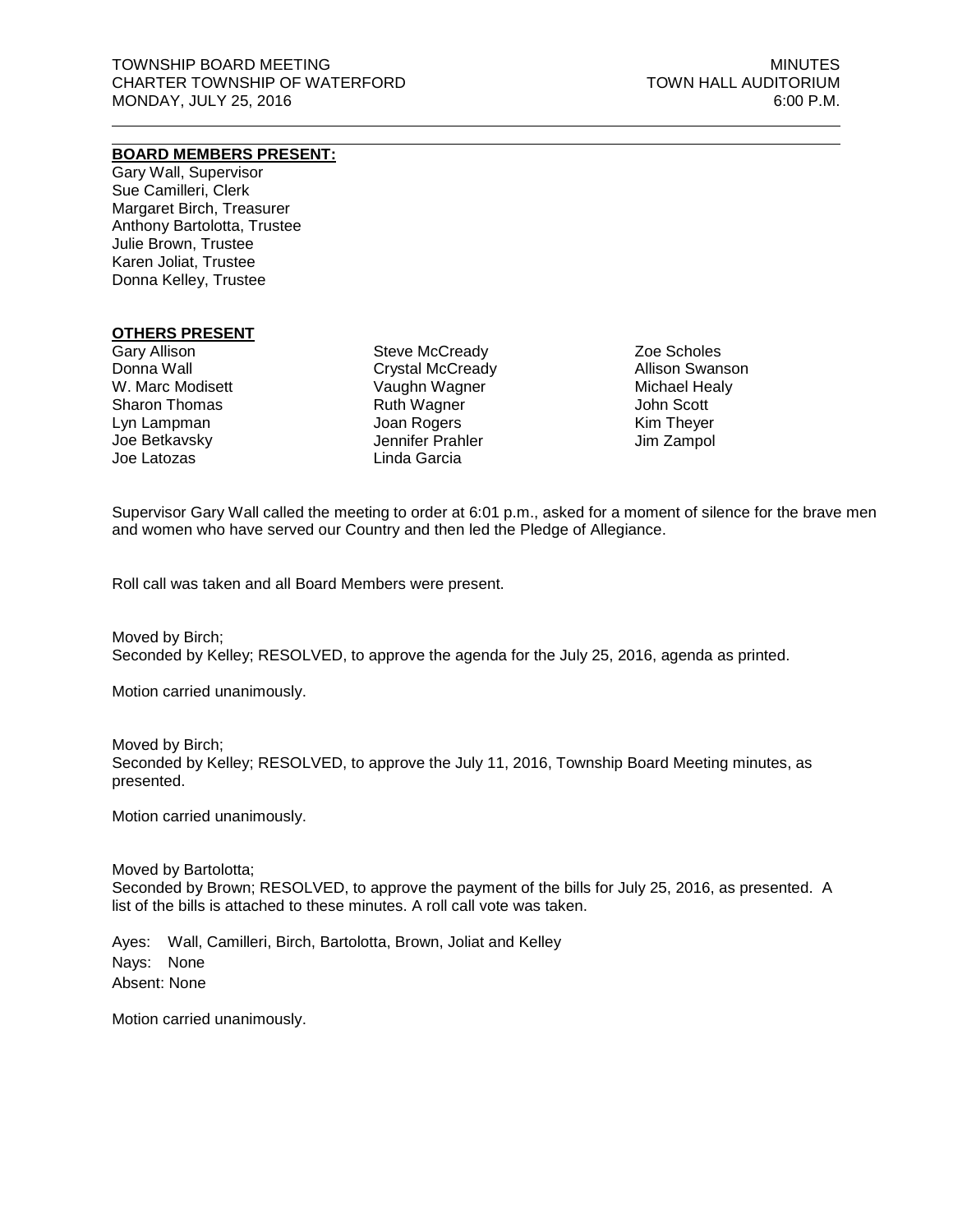#### **ANNOUNCEMENTS**

- 4.1 Election Inspectors are needed for the August 2, 2016, Primary Election. Computer experience is helpful but not required. Please visit the Clerk's [webpage](http://waterfordmi.gov/159/Election-Information) for more information or call 248-674-6210.
- 4.2 The Primary Election will be held on Tuesday, August 2, 2016. Polls will be open from 7:00 a.m. to 8:00 p.m. Sample ballots are available on-line at the Clerk's web-site. Persons wishing to obtain an absentee ballot may do so by contacting the Township Clerk's Office. In addition, the Clerk's Office will be open on the Saturday, July 30, 2016 from 8:00 a.m. until 2:00 p.m., *for absent voter ballots only***.** Please use the rear entrance of Town Hall. If you need more information, please contact the Charter Township of Waterford Clerk's Office at 248-674-6266 or visit [www.waterfordmi.gov.](http://www.waterfordmi.gov/)
- 4.3 The Library is holding a Car Show fundraiser Saturday, August 6, from 6:00 p.m. 8:00 p.m. in the Library parking lot. Join us for an evening of delightful tunes, food, prizes and raffles. Plus, Miniature Motorways will have slot car racing for the kids! Trophies will be awarded for 1st, 2nd, and 3rd place entries in the show based on your votes. To register your car, please call 248-618-7678 or visit the Library's website at www.waterfordmi.gov/library. A suggested donation of \$10 per car entered will be collected at the event. Thanks to our sponsors: Steve's European Auto, Waterford Hills Racetrack and Ray's Red Hots. Special thanks to Imperial Car Wash and Waterford Pool & Fitness Centers.
- 4.4 Letter of Thanks to PD from In Touch Credit Union

In spite of the recent tragedies in the U.S., we wanted to let you know how very thankful we are that you are here to protect us. Every day you put your life on the line for us and a lot of times we have taken it for granted. We wanted to let you know we have the utmost respect for you.

Please accept this small token (a tray of cookies) for your service from the Pontiac branch of In Touch Credit Union and its staff.

Thank you for all that you do!

4.5 Letter of Thanks to PD re: officer Zorza from

Dear Chief Underwood,

My next door died during the night. Officer Mike Zorza was in the home early this morning assisting the deceased's wife. She was devastated.

Officer Zorza was stellar helping his wife Susan in a number of ways. The officer was kind and Susan has commented on this several times today. I was on my way to a medical procedure when I saw the ambulance and police car. Susan was speaking with Officer Zorza when I knocked on the door and entered. She told me her husband had died. I hated to leave her in such a state, but Officer Zorza assured me he would stay and help her.

It's wonderful that you have a man of good character who shows such compassion. Thank you!

4.6 Thank you letter from Carol LeMarbe.

It's not often that this older lady has a chance to be part of setting a Guinness World Record, but with your help and that people who work in the Waterford Township Offices, and a great number of other Americans, we did just that in June when it was announced that there were 100,904 "Thank You" letters ready to go to our military both at home and overseas.

Thank you so much for taking the time to help us!

The Daughters of the American Revolution have done our best to help ever since our organization started more than 100 years ago and hopefully will keep at it for the next hundred!

Please thank the rest of the Township workers for me.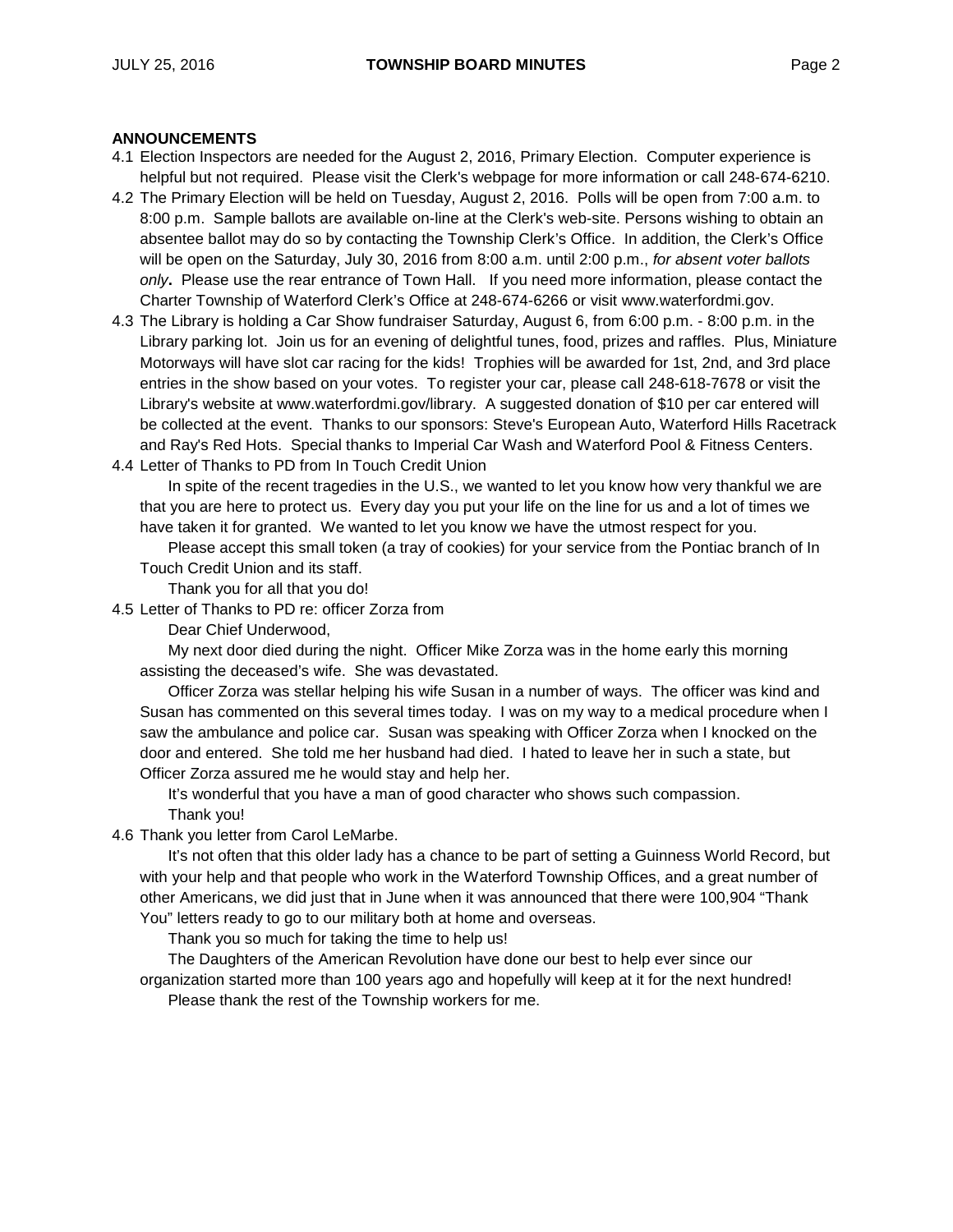### **REPORTS**

#### **1. Cable Department – June 2016**

Moved by Brown; Seconded by Joliat; RESOLVED, to receive the June 2016, Cable Department report.

Motion carried unanimously.

#### **2. Department of Public Works – June 2016**

Moved by Camilleri, Seconded by Joliat; RESOLVED, to receive the June 2016, Cable Department report.

Motion carried unanimously.

#### **3. Development Services – May 2016**

Moved by Bartolotta; Seconded by Joliat; RESOLVED, to receive the May 2016, Development Services report.

Motion carried unanimously.

#### **4. Police Department – June 2016**

Moved by Joliat; Seconded by Birch; RESOLVED, to receive the June 2016, Police Department report.

Motion carried unanimously.

#### **5. Treasurer's Report – June 2016**

Moved by Brown; Seconded by Camilleri; RESOLVED, to receive the June 2016, Treasurer's report.

Motion carried unanimously.

#### **OLD BUSINESS**

**1. Final Report of Dangerous Building from 2015 and Update on Summit Place Mall Dangerous Building Hearing.**

Rob Merinsky, P.E., Development Services Director, reported to the Board of Trustees that all five (5) residential dangerous buildings are demolished. The cost to demolish the buildings came in four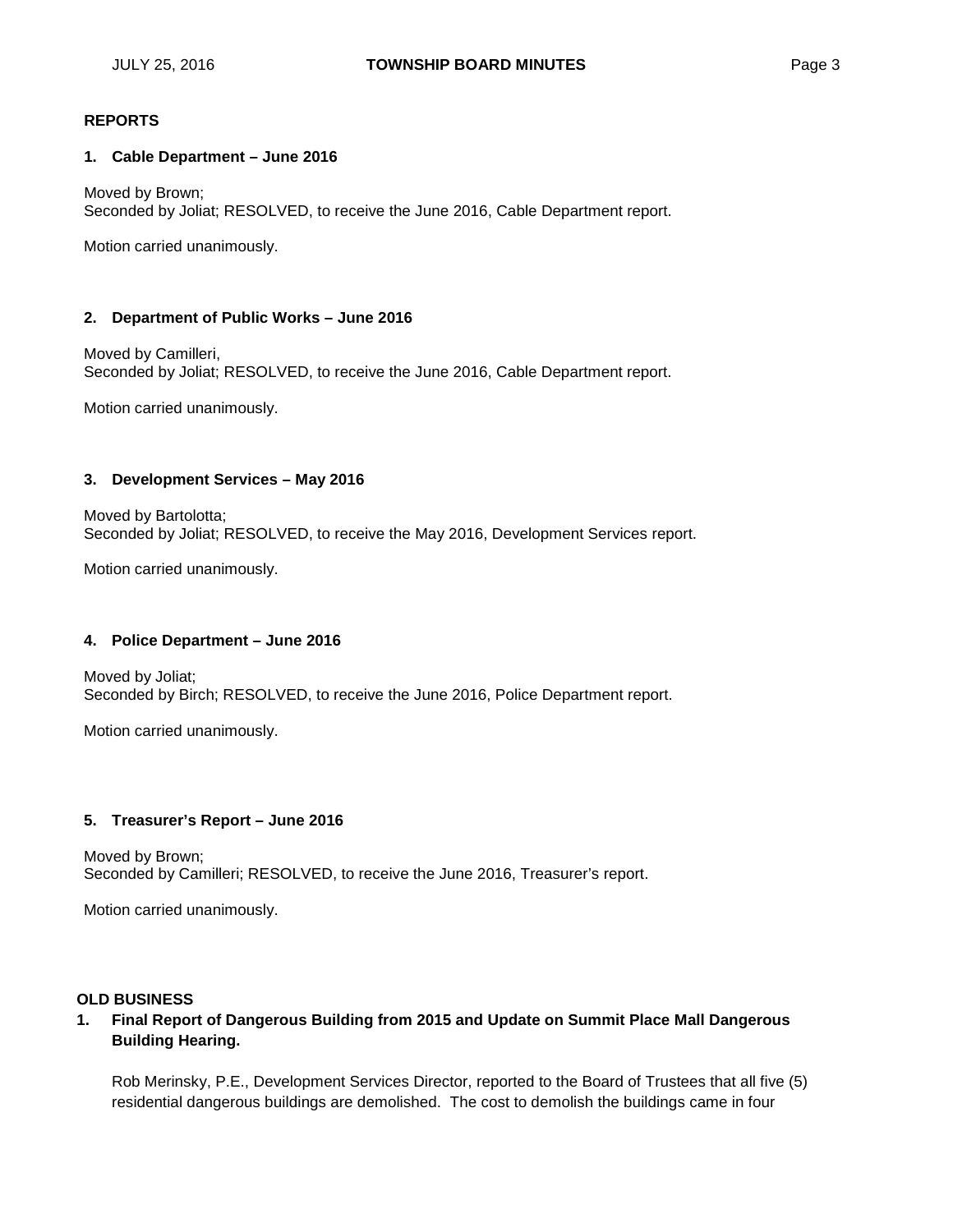Final Report of Dangerous Building from 2015 and Update on Summit Place Mall Dangerous Building Hearing Continued.

thousand, one hundred (\$4,100.00) dollars less than the bid price. In the past two and half (2 ½) years twenty-seven (27) properties have been declared dangerous; fourteen (14) dangerous buildings have been demolished. Seven (7) properties have been demolished by the property owner and seven (7) have been demolished by the Township.

Summit Place mall is currently the only active case. The dangerous building order requires the owners to have a plan in place by July 15, 2016. It is currently planned to go before the Board of Trustees at the August 8, 2016, Township Board meeting.

Moved by Camilleri,

Seconded by Joliat, RESOLVED, to receive the Dangerous Building Report from 2015 and Update on Summit Place Mall Dangerous Building Hearing.

Motion carried unanimously.

#### 2. **Consideration of Sale of 5860 Andersonville Road**

Allison Swanson, Parks and Recreation Superintendant and Rob Merinsky, P.E., Development Services Director requested approval to list 5860 Andersonville Road for sale. Parks and Recreation cannot afford the maintenance and has no use for the property.

Supervisor Wall opened the public hearing at 6:19 p.m. and Supervisor Wall closed the public hearing at 6:20 p.m. No one from the public addressed the board. Mrs. Swanson answered questions from the Board of Trustees. Mrs. Swanson advised due to being located within the Historical District the building could not demolished.

Moved by Camilleri,

Seconded by Joliat; RESOLVED, to authorize Parks and Recreation to obtain an appraisal in preparation of placing the Andersonville Road Church, 5860 Andersonville Road for sale; a roll call vote was taken.

Ayes: Wall, Camilleri, Birch, Brown, Joliat and Kelley Nays: Brown Absent: None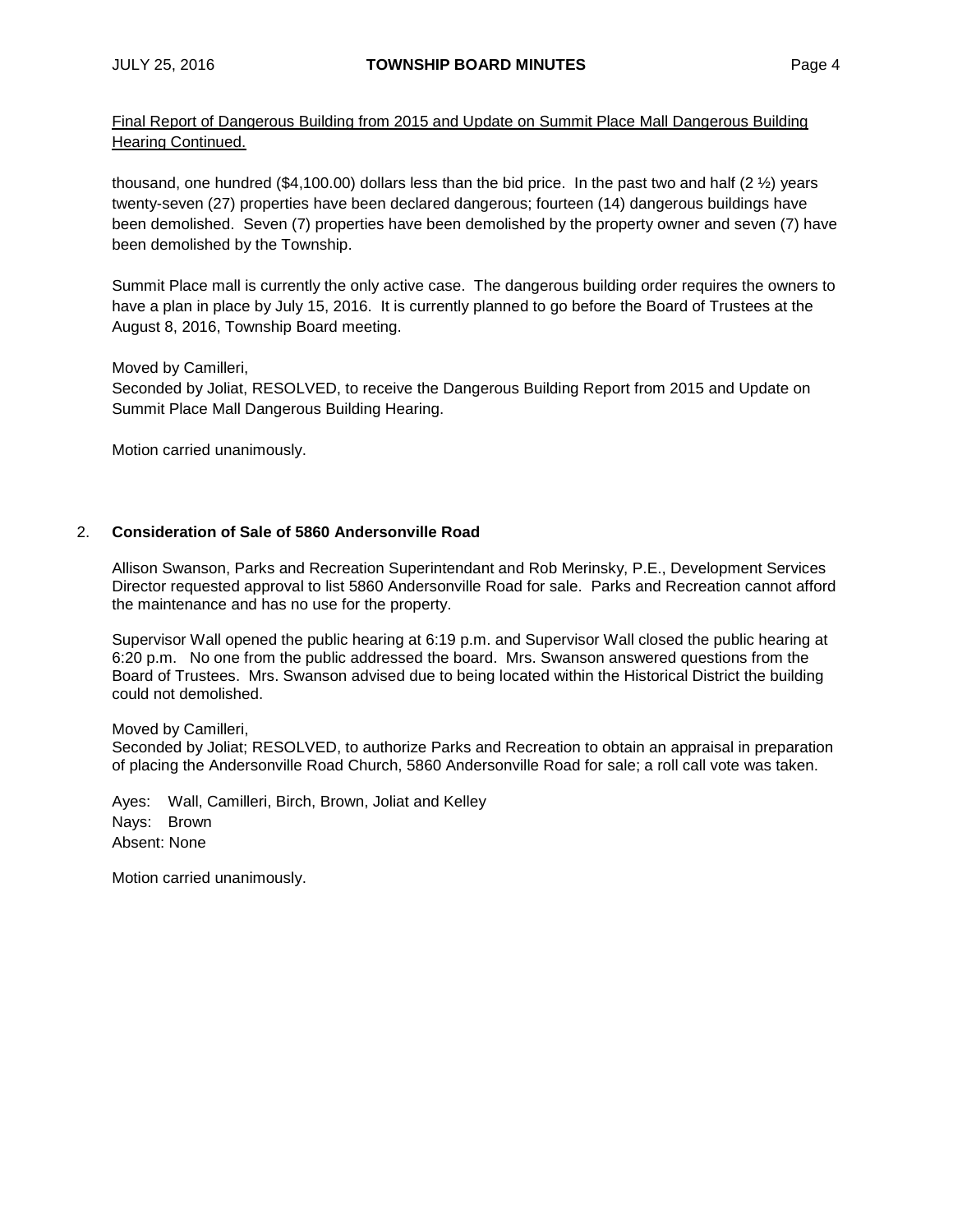### **NEW BUSINESS**

#### **1. Resolution Approving Listing Agreement Extensions For Sale of Surplus Property**

The following memo was received from Township Attorney, Gary Dovre.

#### **CHARTER TOWNSHIP OF WATERFORD RESOLUTION APPROVING LISTING AGREEMENT EXTENSIONS FORSALE OF SURPLUS PROPERTY**

#### **RECITALS:**

A. On March 28, 2016, the Township Board approved and ratified contracts ("Listing Agreements') for Real Estate One, Inc. Clarkston, to list and sell the following Properties owned by the Township as surplus properties:

- 1. Parcel No. 13-21-101-021, which is a vacant parcel with access on Dundee.
- 2. Parcel Nos. 13-16-201-001 and 002 located at 5445 and 53997 Hatchery Road
- 3. Parcel No. 13-36-201-014, which is a vacant parcel on Calvert and Lynn.

B. With the contracts approved and ratified on March 28, 2016, expiring on August 3, 2016, Gary West of Real Estate One, Inc. Clarkston, has offered to extend the Listing Agreements from August 4, 2016, through February 3, 2017, at the list prices in the Addendums/Amendments to Exclusive Right to Sell for the three (3) Properties that are attached to this Resolution.

C. The Township Board has determined to continue to market and attempt to sell the Properties through Real Estate One, Inc. Clarkston, on the terms and conditions offered.

#### **IT IS THEREFORE RESOLVED THAT:**

1. The attached Addendums/Amendments to Exclusive Right to Sell with Real Estate One, Inc. Clarkston, for it to continue to list and sell the Properties are approved and the Supervisor is authorized and directed to sign them on behalf of the Township.

2. The Supervisor is authorized to accept Offers to Purchase on the Properties for the list prices, and to sign all documents necessary to completing the sales of those Properties, provided that the terms of sale are on an "as-is" basis and require the purchase price to be paid in cash.

#### **CERTIFICATION**

I hereby certify that this Resolution was adopted by the Charter Township of Waterford Board of Trustees at a regular meeting of the Board on July 25, 2016.

Charter Township of Waterford

\_\_\_\_\_\_\_\_\_\_\_\_\_\_\_\_\_\_\_\_\_\_\_\_\_\_ \_\_\_\_\_\_\_\_\_\_\_\_\_\_\_\_\_\_\_\_\_\_\_\_\_\_\_\_\_\_\_

Date **Sue Camilleri, Township Clerk** Sue Camilleri, Township Clerk

Moved by Camilleri;

Seconded by Birch; RESOLVED, to adopt the Resolution Approving Listing Agreement Extensions for Sale of Surplus Property for the Hatchery Road and Calvert properties only, with any references in the Resolution to three (3) Properties changed to two (2) Properties; a roll call vote was taken.

Ayes: Wall, Camilleri, Birch, Bartolotta, Brown, Joliat and Kelley Nays: None Absent: None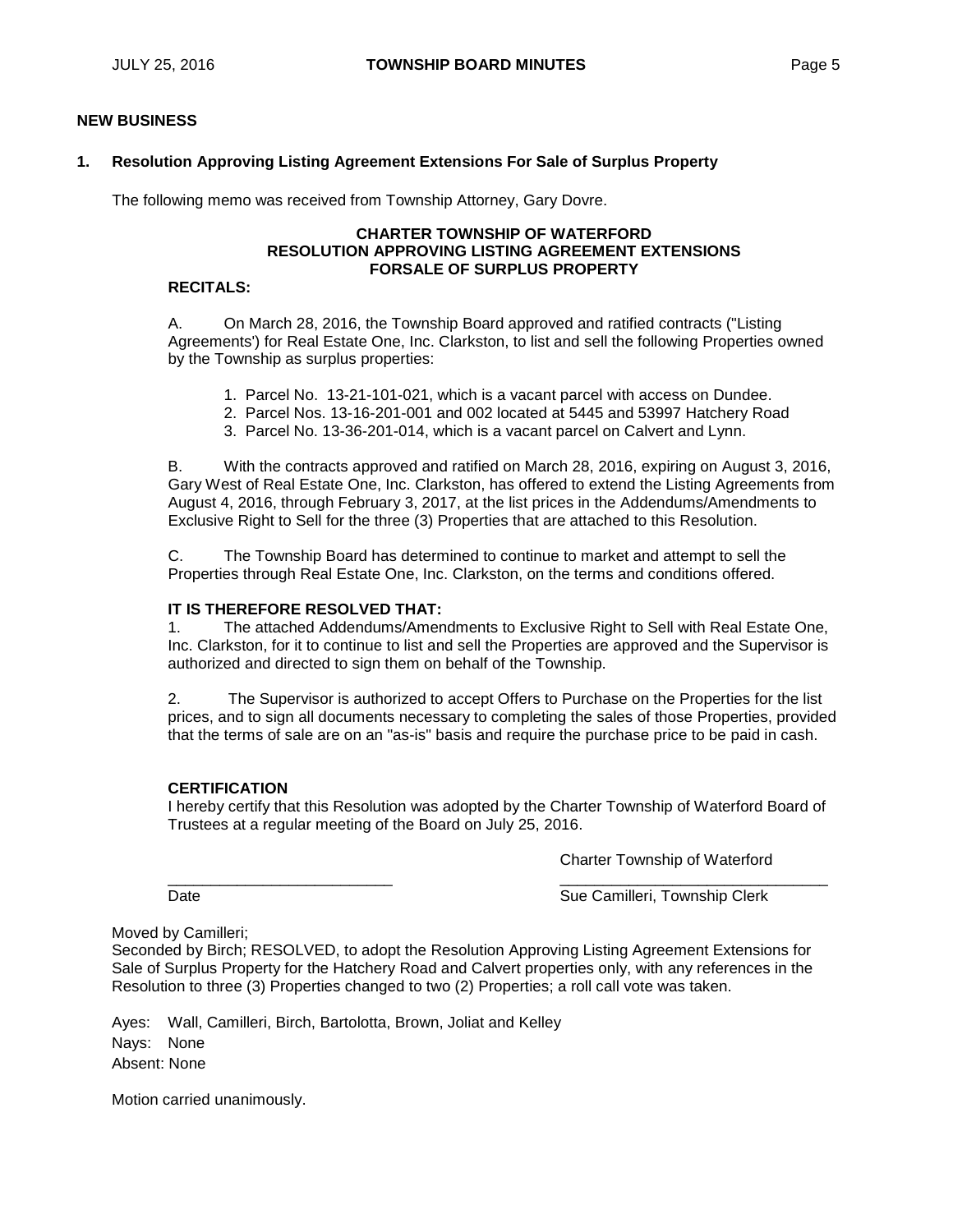#### Moved by Joliat;

Seconded by Camilleri; RESOLVED, to postpone the decision of selling the Dundee property for sale allowing the home owners of Dundee sixty (60) days for the Homeowners to create a Home Owners Association and present a progress report to the Board of Trustees at the October 11, 2016, Township Board meeting. A roll call vote was taken.

Ayes: Wall, Camilleri, Birch, Bartolotta, Brown, Joliat and Kelley Nays: None Absent: None

Motion carried unanimously.

### 2. **Proclamation in Support of Oakland Hope**

Clerk Camilleri read the following Proclamation in Support of Oakland Hope.

#### **PROCLAMATION IN SUPPORT OF OAKLAND HOPE**

**WHEREAS,** Oakland Hope is a non-profit, volunteer-driven human service organization that has recently formed in Oakland County; and

**WHEREAS,** Oakland Hope began as a vision of the One Heart Network, a consortium of 10 churches, that worked together to create a network patterned after organizations like Focus Hope and Macomb Hope; and

**WHEREAS,** Forty percent of Michigan's hungry live in rural and suburban homes and 21% of children in Oakland County come from families that qualify for government food assistance; and

**WHEREAS,** Oakland Hope will partner with other agencies operating in Oakland County to become the county's first one-stop-shop human services agency; and

**WHEREAS,** Oakland Hope will provide a wide range of services and resources for the underemployed and working poor of Oakland County from a single location;

**NOW THEREFORE BE IT RESOLVED,** that the Charter Township of Waterford recognizes and applauds the efforts of Oakland Hope and encourages all residents to consider volunteering with this organization as they work to assist our residents.

I hereby certify that this Proclamation was made by the Charter Township of Waterford Board of Trustees at a regular meeting on July 25, 2016.

Gary Wall, Supervisor **Anthony Bartolotta**, Trustee

Sue Camilleri, Clerk Julie Brown, Trustee

Margaret Birch, Treasurer Karen Joliat, Trustee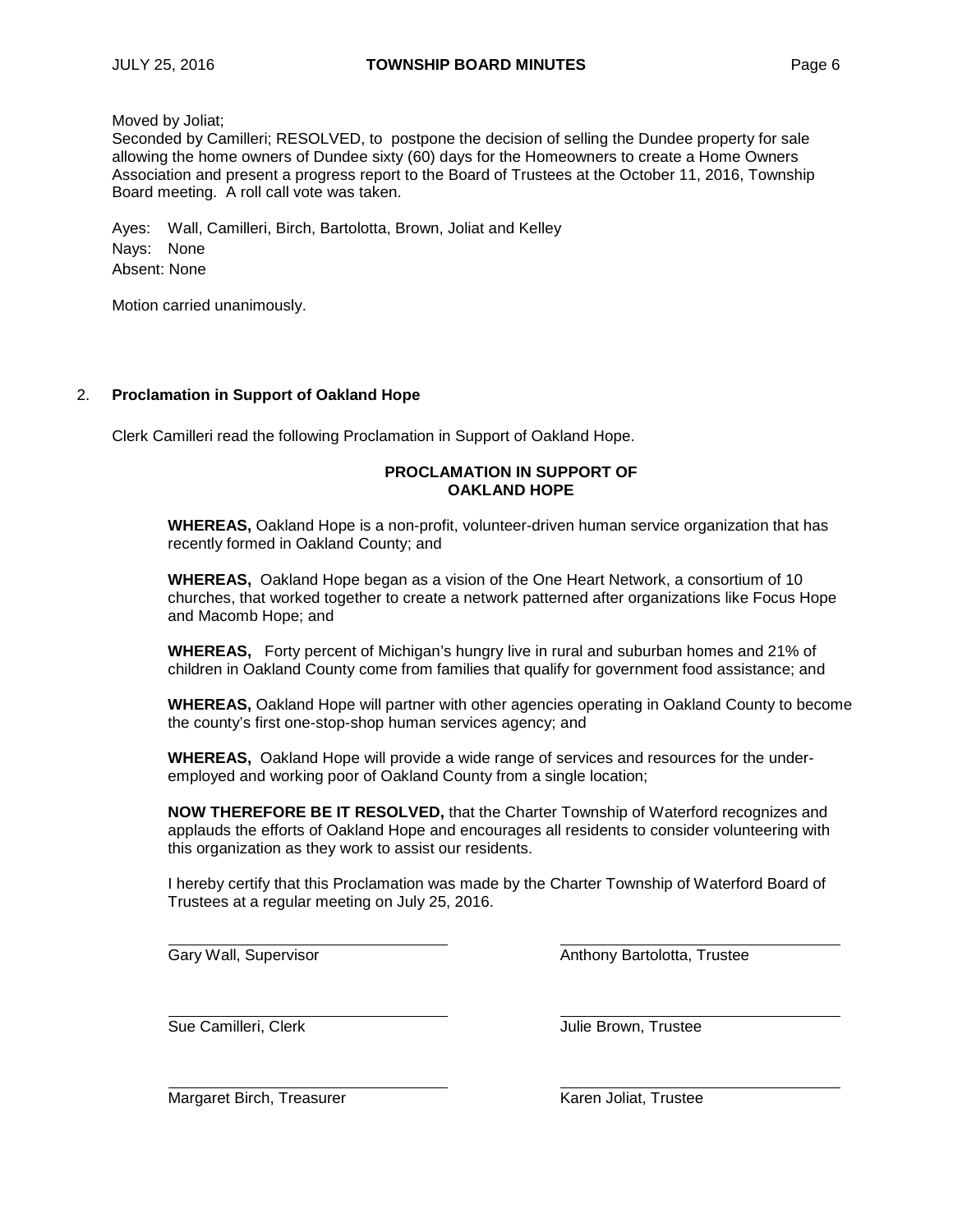Proclamation in Support of Oakland Hope Continued.

Donna Kelley, Trustee

Moved by Joliat,

Seconded by Kelley, RESOLVED, to approve the Proclamation in Support of Oakland Hope; a roll call vote was taken.

Ayes: Wall, Camilleri, Birch, Bartolotta, Brown, Joliat and Kelley Nays: None Absent: None

Motion carried unanimously.

#### **3. Walk Permit – Waterford Senior Center**

Clerk Camilleri presented a walk Permit for the Waterford Senior Center.

Moved by Birch,

Seconded by Kelley; RESOLVED, to approve the walk request for the Waterford Senior Center to be held on Saturday, September 25, 2016.

Motion carried unanimously.

#### 4. **Banner Permit – Waterford Senior Center**

Clerk Camilleri presented a banner permit for the Waterford Senior Center.

Moved by Camilleri,

Seconded by Bartolotta, RESOLVED, to approve the Banner Request for the Waterford Senior Center Walk and Roll, to hang Monday, September 5, 2016 through Tuesday, September 20, 2016, at the Pontiac Lake Road overpass near the Waterford Senior Center; further to direct the Clerk to apply for the necessary permits from Oakland County.

Motion carried unanimously.

# 5. **Fireworks Display Permit – Waterford Kettering High School**

Clerk Camilleri presented a Fireworks Display Application for Waterford Kettering High School. All requirements have been met.

Moved by Brown,

Seconded by Birch, RESOLVED, to approve the fireworks display permit for Waterford Kettering High School for Wednesday, October 5, 2016.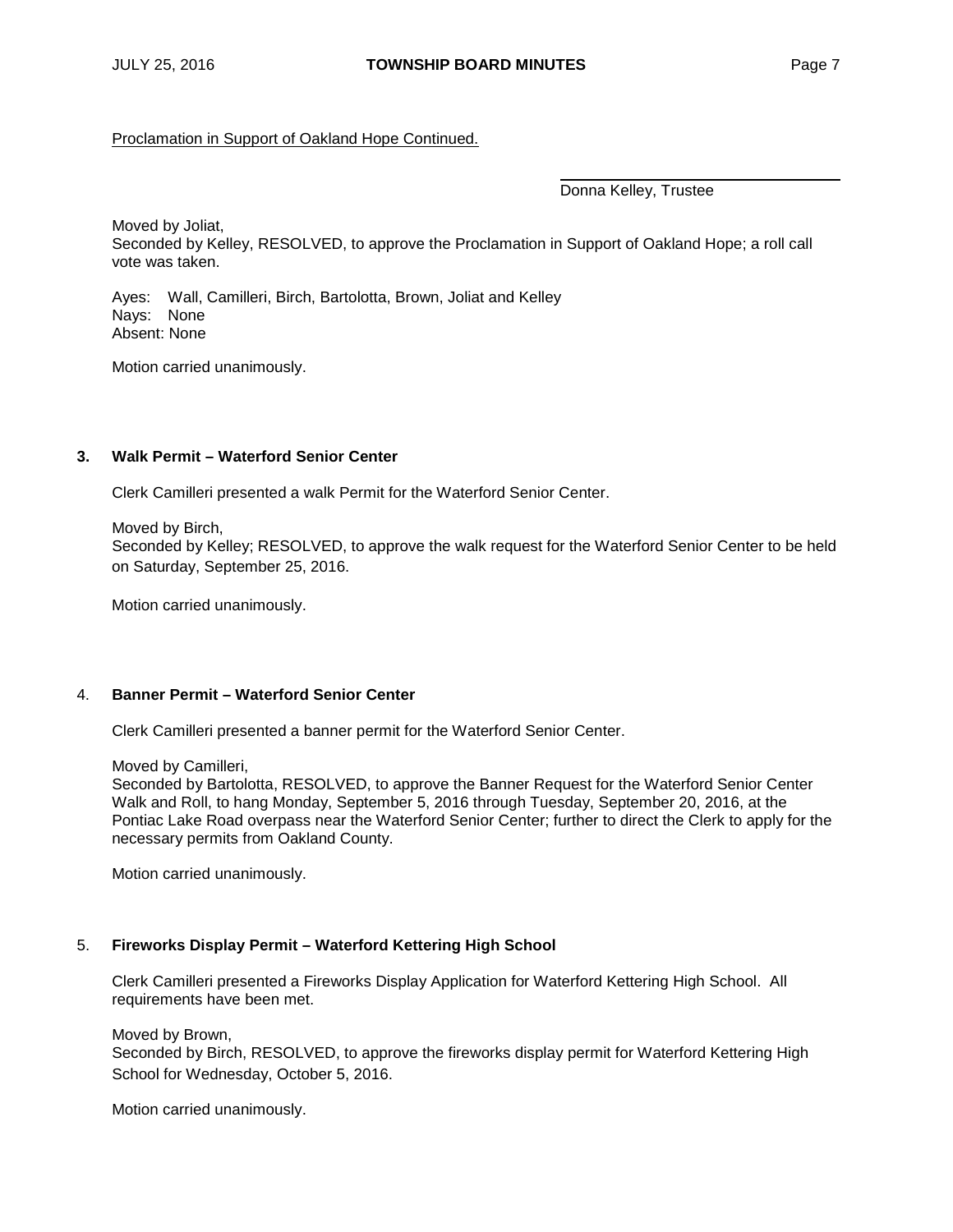### **6. Public Comments – Citizen's comments will be limited to three (3) minutes per topic.**

Upon opening the floor for any additional comments, the following public comments were heard.

- Mr. Modisett, 6460 Andersonville Road, addressed the board regarding Summit Place Mall/Veteran's Housing, Blight and the Budget.
- Joe Latozas, suggested selling properties and that the Township should build a new Senior Center. He also discussed the Covert Road restrictions.
- Greg Gelow, 401 Lotus, asked if the police department suffered as a result of the balance budget and commented on the lack of communication with the District Court.
- Zoe Scholes, Michigan State University, MSW, presented community research and development opportunities for the Summit Place Mall location. Ms. Scholes is a graduate student at Michigan State University studying Social Work Organizational and Community Leadership. Her field placement is located in the county circuit court building with Oakland County Youth Assistance. She has been working on an ongoing project of community research and development, creating a plan of mixed business and green space to locate in the area where Summit Place mall is to be demolished. She advised that Residents want shopping and commercial, One Stop Ready, Oakland County will assist the Township, CDBG funds are available to help and we are able to use her data to see what the community wants. She advised that she will share her research with the Board of Trustees.

#### **ADJOURNMENT**

Moved by Camilleri; Seconded by Joliat; RESOLVED, to adjourn the meeting at 7:58 p.m.

Motion carried unanimously.

Sue Camilleri, Clerk

Gary Wall, Supervisor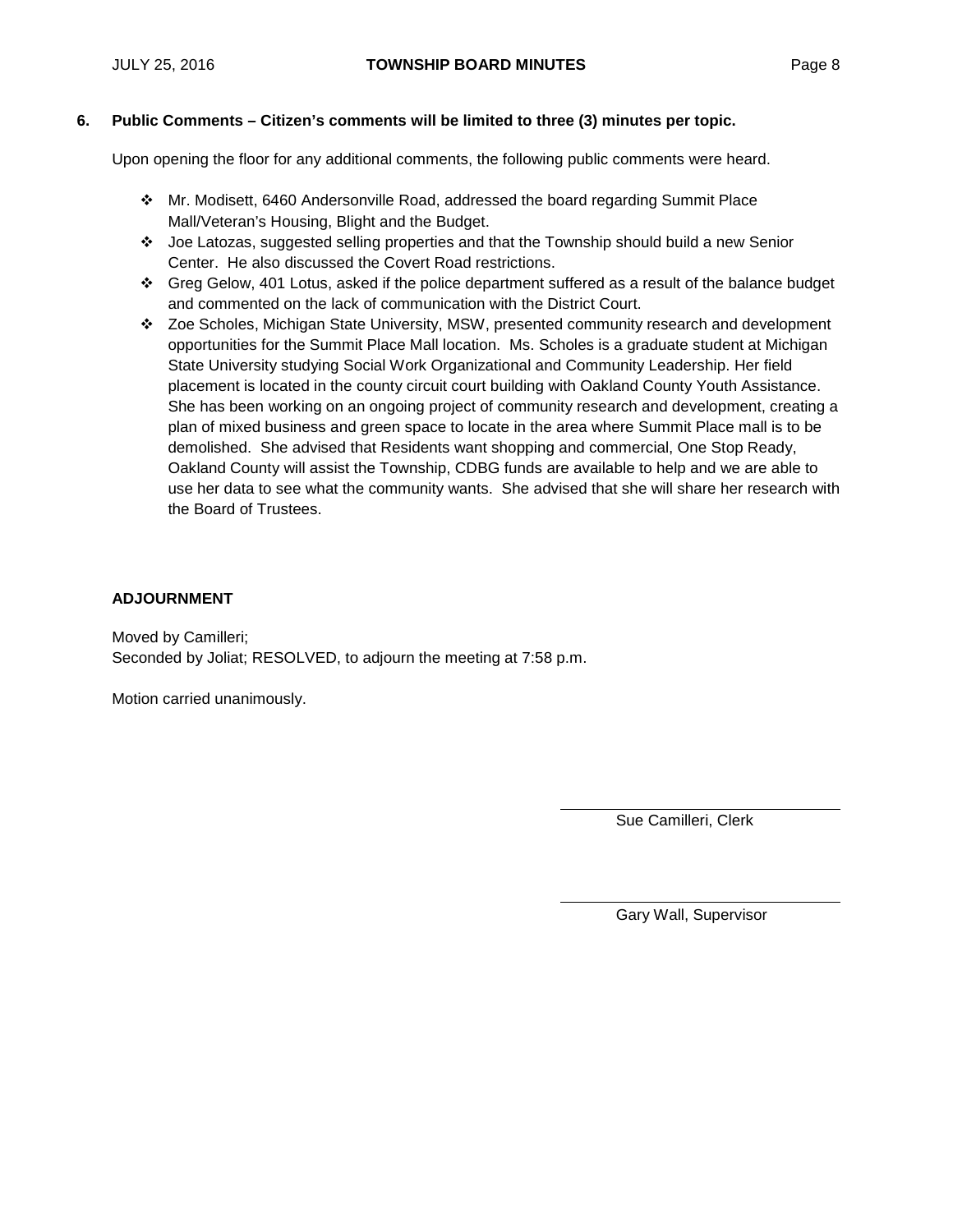#### 07/21/2016 08:56 WATERFORD TOWNSHIP llievois AP CHECK RECONCILIATION REGISTER

 $|P|$  1 lapchkrcn

#### FOR: Uncleared

#### CHECK # CHECK DATE TYPE VENDOR NAME UNCLEARED CLEARED BATCH CLEAR DATE 266842 07/25/2016 PRINTED 011015 TRACTION 49.39 266843 07/25/2016 PRINTED 011021 ADI 77.82 266844 07/25/2016 PRINTED 011182 ADE INC 600.00 266845 07/25/2016 PRINTED 011188 ALL STAR OFFICIALS ASSOC 516.00 266846 07/25/2016 PRINTED 011292 AIRGAS USA, LLC 70.60 266847 07/25/2016 PRINTED 011730 ARROW PRINTING 147.00 266848 07/25/2016 PRINTED 013537 SCHMIDT, ISGRIGG, ANDERSO 1.196.58 266849 07/25/2016 PRINTED 013665 APOLLO FIRE EQUIPMENT CO 1,820.88 266850 07/25/2016 PRINTED 013666 APOLLO FIRE APPARATUS 75.54 266851 07/25/2016 PRINTED 013764 SANDRA ASPINALL  $50.00$ 266852 07/25/2016 PRINTED 013774 ASPHALT SPECIALISTS INC 16,366.50 266853 07/25/2016 PRINTED 021079 BAKER & TAYLOR BOOKS 1.894.26 266854 07/25/2016 PRINTED 023016 BATTERIES PLUS 312.88 266855 07/25/2016 PRINTED 023068 K & Q LAW, PC 105.00 266856 07/25/2016 PRINTED 023073 ANDREA BADALUCCO 650.00 266857 07/25/2016 PRINTED 023111 CYNTHIA BASS 500.00 266858 07/25/2016 PRINTED 023272 MARCEL BENAVIDES 300.00 266859 07/25/2016 PRINTED 023483 BLADE-TECH INDUSTRIES 2.474.84 266860 07/25/2016 PRINTED 023592 BOSTICK TRUCK CENTER LLC 2,890.00 266861 07/25/2016 PRINTED 023617 WILLIAM E BOLLE 3,850.00 266862 07/25/2016 PRINTED 023732 BRENDEL'S SEPTIC TANK SER 110.00 266863 07/25/2016 PRINTED 023835 BUGS BEE GONE LLC PEST CO 110.00 266864 07/25/2016 PRINTED 041192 CDW GOVERNMENT INC 737.47 266865 07/25/2016 PRINTED 043320 C CLIFFORD CHADWICK 156.00 266866 07/25/2016 PRINTED 043331 CHEMCO PRODUCTS INC 250.00 266867 07/25/2016 PRINTED 043381 CITY OF PONTIAC 1.883.48 266868 07/25/2016 PRINTED 043622 COMSOURCE INC 298.50 266869 07/25/2016 PRINTED 043674 CHARLES E COMSTOCK 387.00 266870 07/25/2016 PRINTED 053047 DAVIES ENTERPRISES, LLC 296.00 266871 07/25/2016 PRINTED 053054 DANIELS AND ZERMACK ARCHI 3,656.01 266872 07/25/2016 PRINTED 053562 JACK DOHENY COMPANIES INC 1,775.84 266873 07/25/2016 PRINTED 063004 EAGLE GRAPHICS AND DESIGN 200.00 266874 07/25/2016 PRINTED 063476 ELECTROCOMM-MICHIGAN, INC 100.00 266875 07/25/2016 PRINTED 063488 EMERGENCY VEHICLES PLUS 207.29 266876 07/25/2016 PRINTED 073007 GREGG ALLEN 249.32 266877 07/25/2016 PRINTED 073107 CHRISTOPHER BELLING 65.09 266878 07/25/2016 PRINTED 081014 1ST HEATING & COOLING CO. 2,890.00 266879 07/25/2016 PRINTED 083047 DOLORES FARRELL 250.50 266880 07/25/2016 PRINTED 083580 FORSTER BROTHERS 330.00 266881 07/25/2016 PRINTED 093026 RICHARD GALAT 300.00 266882 07/25/2016 PRINTED 093217 GENESEE COUNTY ASSOC OF F 200.00 266883 07/25/2016 PRINTED 093451 GLOBAL OFFICE SOLUTIONS 884.56 266884 07/25/2016 PRINTED 103018 DERWOOD HAINES 350.00 266885 07/25/2016 PRINTED 103023 HESCO 1,411.05 266886 07/25/2016 PRINTED 103060 HARWOOD TUXEDO & UNIFORMS 373.90 266887 07/25/2016 PRINTED 103119 JULIE HAULER 385.00 266888 07/25/2016 PRINTED 103249 HEWLETT-PACKARD FINANCIAL 965 26 266889 07/25/2016 PRINTED 103584 JOHN H HOLMES 760.00 266890 07/25/2016 PRINTED 103600 RED HOLMAN PONTIAC GMC 115,047.00 266891 07/25/2016 PRINTED 113491 IMPRESSIVE PRINTING & PRO 441.68 266892 07/25/2016 PRINTED 113542 INGRAM LIBRARY SERVICES 707.58 266893 07/25/2016 PRINTED 113551 NICHOLS PAPER & SUPPLY CO 845.32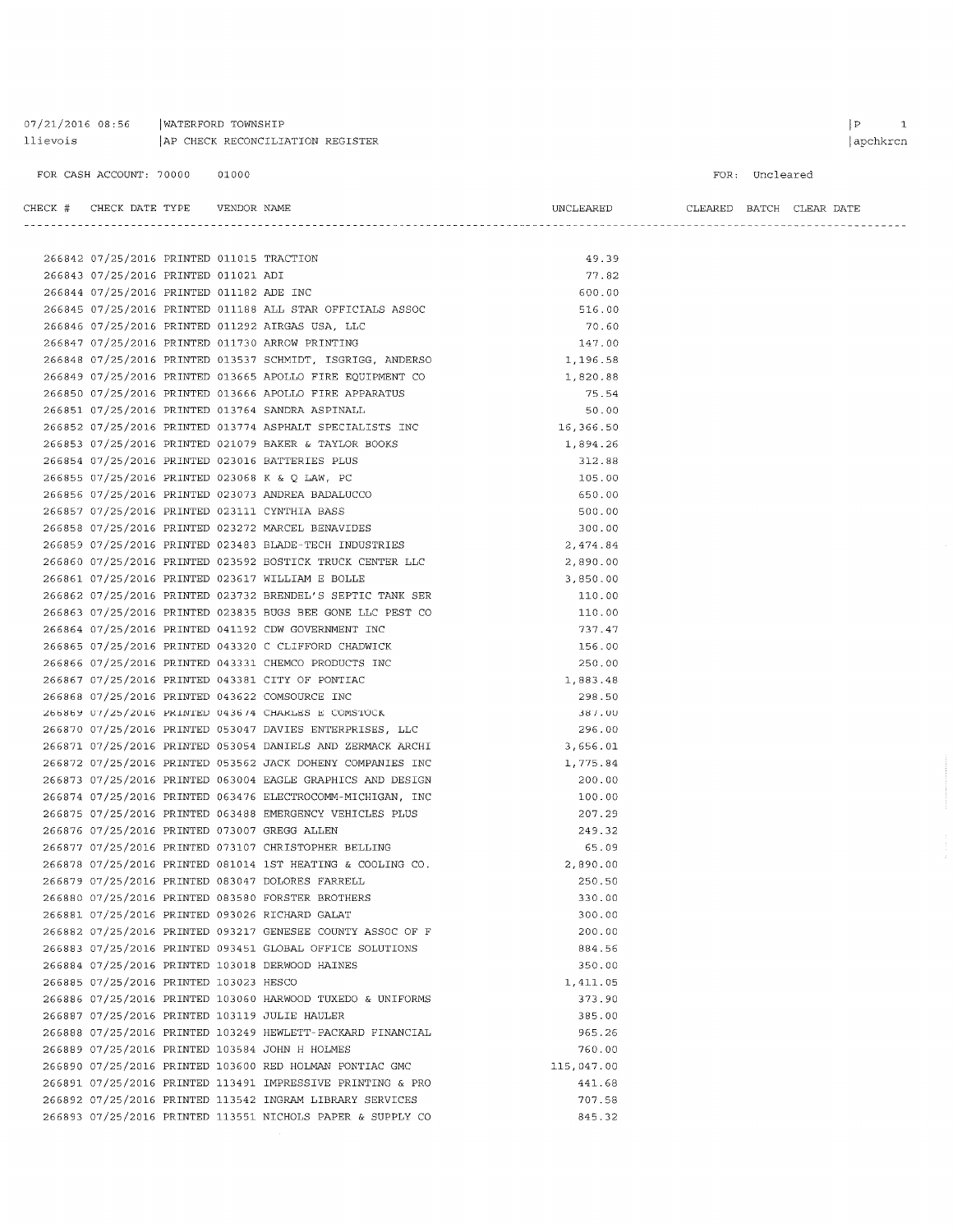#### 07/21/2016 08:56 | WATERFORD TOWNSHIP llievois | AP CHECK RECONCILIATION REGISTER

#### FOR CASH ACCOUNT: 70000 01000

 $\begin{tabular}{lllllll} \bf CHECK & \tt & \tt CHECK & \tt DATE & \tt YYPE & \tt & \tt VENDOR & \tt NAME \end{tabular}$ 

FOR: Uncleared

CLEARED BATCH CLEAR DATE

UNCLEARED

| 266894 07/25/2016 PRINTED 113701 IRON MOUNTAIN                                                                                                                                | 372.92          |  |
|-------------------------------------------------------------------------------------------------------------------------------------------------------------------------------|-----------------|--|
| 266895 07/25/2016 PRINTED 121011 J&B MEDICAL SUPPLY                                                                                                                           | 2,257.68        |  |
| 266896 07/25/2016 PRINTED 121570 JOHNSON & ANDERSON INC                                                                                                                       | 2,488.75        |  |
| 266897 07/25/2016 PRINTED 123023 JAIL ALTERNATIVES FOR MIC                                                                                                                    | 240.00          |  |
| 266898 07/25/2016 PRINTED 123583 JOES GREAT AMERICAN TREE 1,500.00                                                                                                            |                 |  |
| 266899 07/25/2016 PRINTED 123606 JOHNSON, ROSATI, SCHULTZ                                                                                                                     | 13,491.95       |  |
| 266900 07/25/2016 PRINTED 143022 TODD KALUZNY                                                                                                                                 | 300.00          |  |
| 266901 07/25/2016 PRINTED 153038 LAKESIDE FIRE SERVICE CO                                                                                                                     | 302.00          |  |
| 266902 07/25/2016 PRINTED 153240 LESLIE TIRE                                                                                                                                  | 354.80          |  |
| 266903 07/25/2016 PRINTED 153367 THE LIBRARY NETWORK                                                                                                                          | 14,532.39       |  |
| 266904 07/25/2016 PRINTED 153413 LIGHTING SUPPLY CO                                                                                                                           | 1,251.36        |  |
| 266905 07/25/2016 PRINTED 163107 MADISON GENERATOR SERVICE                                                                                                                    | 209.90          |  |
| 266906 07/25/2016 PRINTED 163371 MICHIGAN COURT SERV INC                                                                                                                      | 114.00          |  |
| 266907 07/25/2016 PRINTED 163476 MIDWEST TAPE                                                                                                                                 | 39.99           |  |
| 266908 07/25/2016 PRINTED 163483 MICHIGAN METER TECHNOLOGY                                                                                                                    | 764.00          |  |
| 266909 07/25/2016 PRINTED 163485 PAULETTE MICHEL LOFTIN                                                                                                                       | 15.00           |  |
| 266910 07/25/2016 PRINTED 163489 DAVE MILLER LLC                                                                                                                              | 491.00          |  |
|                                                                                                                                                                               |                 |  |
| 266911 07/25/2016 PRINTED 163491 MIDWEST GRAPHICS & AWARDS<br>266912 07/25/2016 PRINTED 164397 MICHIGAN WEBS NET LLC                                                          | 291.60<br>58.00 |  |
| 266913 07/25/2016 PRINTED 174478 STATE OF MICHIGAN                                                                                                                            |                 |  |
|                                                                                                                                                                               | 420.00          |  |
| 266914 07/25/2016 PRINTED 174615 MDASA                                                                                                                                        | 180.00          |  |
| 266915 07/25/2016 PRINTED 174725 MICH ASSOC OF CHIEFS OF P                                                                                                                    | 200.00          |  |
| 266916 07/25/2016 PRINTED 183021 NATIONAL TRAILS                                                                                                                              | 700.00          |  |
| 266917 07/25/2016 PRINTED 183286 NEOPOST                                                                                                                                      | 20.94           |  |
| 266918 07/25/2016 PRINTED 183286 NEOPOST                                                                                                                                      | 24.12           |  |
| 266919 07/25/2016 PRINTED 193882 OVERDRIVE, INC.                                                                                                                              | 977.58          |  |
| 266920 07/25/2016 PRINTED 204040 OAKLAND COUNTY BLDG 41 W                                                                                                                     | 23,794.75       |  |
| 266921 07/25/2016 PRINTED 204040 OAKLAND COUNTY                                                                                                                               | 156.00          |  |
| 266922 07/25/2016 PRINTED 204040 OAKLAND COUNTY                                                                                                                               | 170.00          |  |
| 266923 07/25/2016 PRINTED 204040 OAKLAND COUNTY                                                                                                                               | 348.00          |  |
| 266924 07/25/2016 PRINTED 204040 OAKLAND COUNTY                                                                                                                               | 3,283.50        |  |
| 266925 07/25/2016 PRINTED 204040 OAKLAND COUNTY                                                                                                                               | 8,594.92        |  |
| 266926 07/25/2016 PRINTED 204520 OAKLAND FAMILY SERVICES                                                                                                                      | 315.00          |  |
| 266927 07/25/2016 PRINTED 211016 PLM LAKE & LAND MANAGEMEN<br>266927 07/25/2016 PRINTED 211016 PLM LAKE & LAND MANAGEMEN<br>266939 07/25/2016 PRINTED 212566 COEPER BREAK INC | 5,625.09        |  |
| 266928 07/25/2016 PRINTED 213566 COFFEE BREAK INC                                                                                                                             | 34.00           |  |
| 266929 07/25/2016 PRINTED 213787 PSYBUS                                                                                                                                       | 585.00          |  |
| 266930 07/25/2016 PRINTED 224162 KATHERINE EYMAN                                                                                                                              | 250.00          |  |
| 266931 07/25/2016 PRINTED 233839 QUALITY FIRST AID AND SAF                                                                                                                    | 456.86          |  |
| 266932 07/25/2016 PRINTED 241008 RKA PETROLEUM COMPANIES,                                                                                                                     | 22, 378.21      |  |
| 266933 07/25/2016 PRINTED 241960 DON RYKER DVM & ASSOC                                                                                                                        | 570.00          |  |
| 266934 07/25/2016 PRINTED 243040 PENGUIN RANDOM HOUSE LLC                                                                                                                     | 81.75           |  |
| 266935 07/25/2016 PRINTED 243206 RECORDED BOOKS LLC                                                                                                                           | 499.87          |  |
| 266936 07/25/2016 PRINTED 243228 STELLA REYES                                                                                                                                 | 225.00          |  |
| 266937 07/25/2016 PRINTED 243257 RECOVERY CONSULTANTS INC                                                                                                                     | 133.04          |  |
| 266938 07/25/2016 PRINTED 243270 REDIGAN OUTDOOR SERVICES                                                                                                                     | 7,938.00        |  |
| 266939 07/25/2016 PRINTED 243289 LYNN ANNE REISS                                                                                                                              | 159.00          |  |
| 266940 07/25/2016 PRINTED 245672 SPRINT BY SOLUTIONS READY                                                                                                                    | 79.98           |  |
| 266941 07/25/2016 PRINTED 251027 SES RESTORATION                                                                                                                              | 9,540.00        |  |
| 266942 07/25/2016 PRINTED 251234 SECREST WARDLE LYNCH HAMP                                                                                                                    | 12,500.00       |  |
| 266943 07/25/2016 PRINTED 251238 SERVICE HEATING & PLUMBIN                                                                                                                    | 458.96          |  |
| 266944 07/25/2016 PRINTED 253293 HOWARD L SHIFMAN, P.C.                                                                                                                       | 14,647.50       |  |
| 266945 07/25/2016 PRINTED 253359 DIANA SHKRELI                                                                                                                                | 300.00          |  |

 $\begin{array}{ccc} \mid P & \mid & 2 \end{array}$ apchkrcn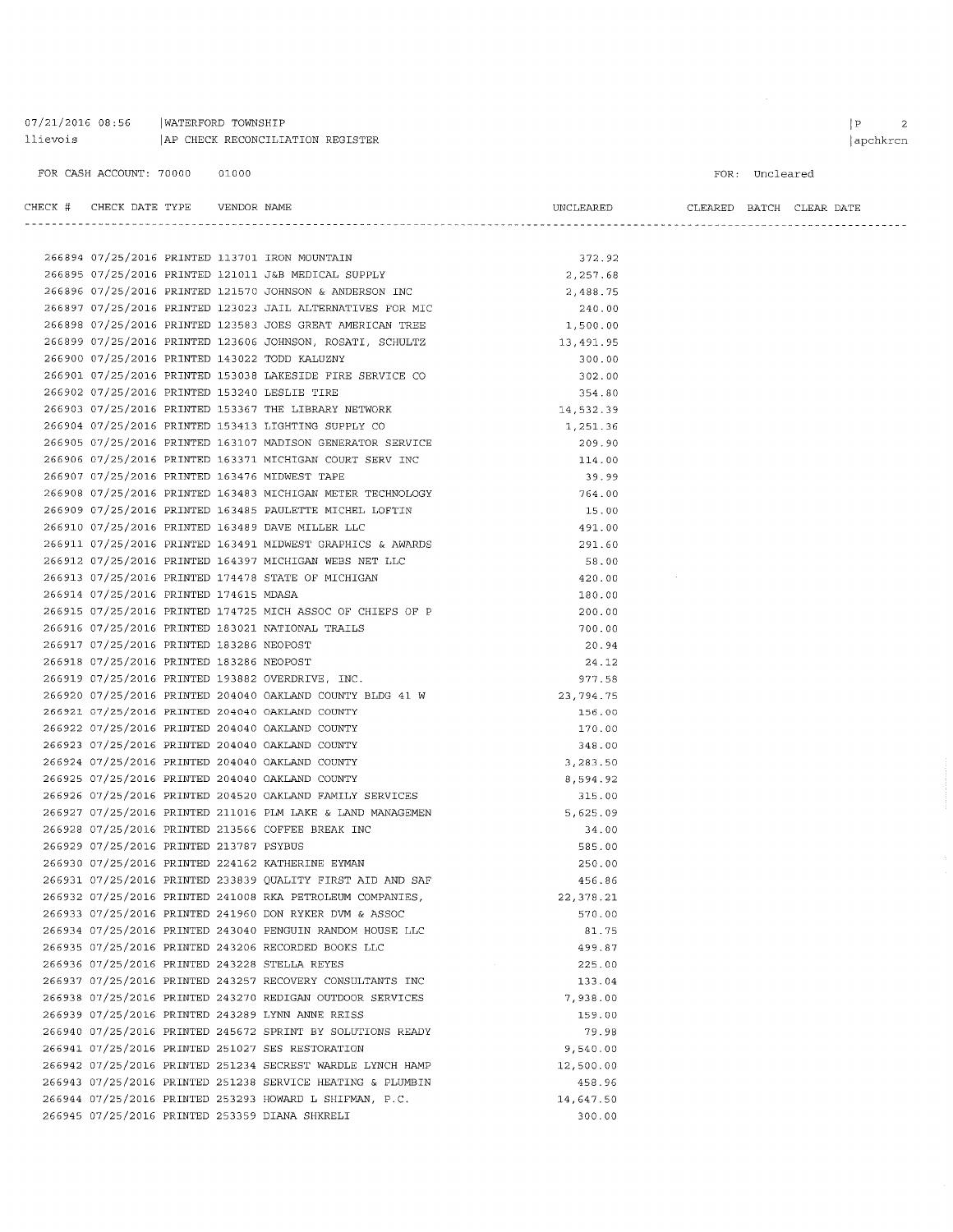07/21/2016 08:56 | WATERFORD TOWNSHIP llievois | AP CHECK RECONCILIATION REGISTER

FOR CASH ACCOUNT: 70000 01000

FOR: Uncleared

--------------------------------

CHECK # CHECK DATE TYPE VENDOR NAME 

CLEARED BATCH CLEAR DATE

|  |                                             |  | 266946 07/25/2016 PRINTED 253526 SMART UTILITY SYSTEMS     | 5,735.00  |
|--|---------------------------------------------|--|------------------------------------------------------------|-----------|
|  |                                             |  | 266947 07/25/2016 PRINTED 253662 SPARTAN DISTRIBUTORS INC  | 200.09    |
|  |                                             |  | 266948 07/25/2016 PRINTED 254796 STONECO INC               | 792.66    |
|  |                                             |  | 266949 07/25/2016 PRINTED 254826 STARR AUTO GLASS          | 577.00    |
|  | 266950 07/25/2016 PRINTED 254843 STAR EMS   |  |                                                            | 6,998.70  |
|  | 266951 07/25/2016 PRINTED 261764 TSO MOBILE |  |                                                            | 1,332.00  |
|  |                                             |  | 266952 07/25/2016 PRINTED 263006 TASER INTERNATIONAL       | 83,069.44 |
|  |                                             |  | 266953 07/25/2016 PRINTED 263582 THOMSON REUTERS - WEST    | 275.80    |
|  |                                             |  | 266954 07/25/2016 PRINTED 263772 TRENDSET COMMUNICATIONS G | 4,583.33  |
|  |                                             |  | 266955 07/25/2016 PRINTED 273533 UNIFIRST CORP             | 826.84    |
|  |                                             |  | 266956 07/25/2016 PRINTED 273542 UNIQUE MGMT SERVICES INC  | 107.40    |
|  | 266957 07/25/2016 PRINTED 273763 US BANK    |  |                                                            | 100.00    |
|  |                                             |  | 266958 07/25/2016 PRINTED 283388 GARRETT POMEROY           | 1,085.00  |
|  |                                             |  | 266959 07/25/2016 PRINTED 291013 WAREHOUSE TIRE & SERV CTR | 74.00     |
|  |                                             |  | 266960 07/25/2016 PRINTED 291365 PRAXAIR DISTRIBUTION INC  | 457.97    |
|  |                                             |  | 266961 07/25/2016 PRINTED 293052 BREAKFAST OPTIMIST CLUB O | 100.00    |
|  |                                             |  | 266962 07/25/2016 PRINTED 293258 MARCIA WEBB               | 250.00    |
|  |                                             |  | 266963 07/25/2016 PRINTED 293348 WHITLOCK BUSINESS SYSTEMS | 1,450.00  |
|  |                                             |  | 266964 07/25/2016 PRINTED 293605 WORLDWIDE INTERPRETERS IN | 535.04    |
|  |                                             |  | 266965 07/25/2016 PRINTED 304778 WATERFORD SCHOOL DISTRICT | 169.75    |
|  |                                             |  | 266966 07/25/2016 PRINTED 304930 WATERFORD TOWNSHIP DPW    | 6.50      |
|  |                                             |  |                                                            |           |

125 CHECKS If to release funds

CASH ACCOUNT TOTAL

434,020.07

 $.00$ 

 $\begin{array}{ccc} \n & \text{P} & \text{3} \\
& \text{3} & \text{4} \\
\end{array}$ apchkrcn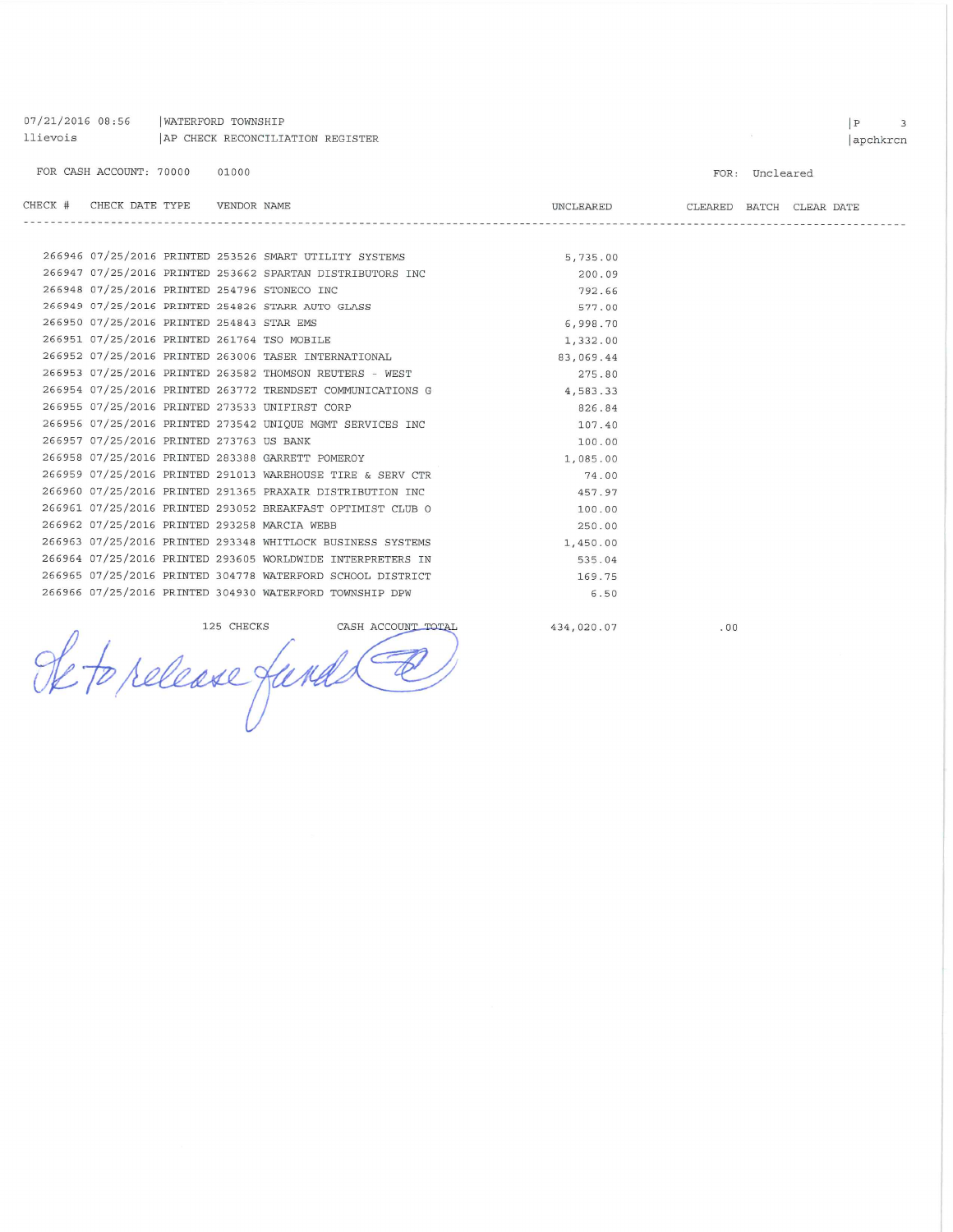Inne

WATERFORD TOWNSHIP

AP CHECK RECONCILIATION REGISTER

VENDOR NAME

 $\frac{7 \text{mecks}}{7(12)(16-7721)16}$ 

UNCLEARED

 $\begin{array}{ccc} \mid & \mathbf{P} & \mathbf{I} \end{array}$ apchkrcn

FOR CASH ACCOUNT: 70000 01000

CHECK  $#$  CHECK DATE TYPE

 $07/21/2016$  08:57

llievois

FOR: Uncleared

CLEARED BATCH CLEAR DATE

|  |                                             |  | 266764 07/12/2016 PRINTED 013684 AQUATIC SERVICES INC                                                      | 7,055.26   |  |
|--|---------------------------------------------|--|------------------------------------------------------------------------------------------------------------|------------|--|
|  |                                             |  | 266765 07/12/2016 PRINTED 013800 AT&T LONG DISTANCE                                                        | 32.40      |  |
|  |                                             |  | 266766 07/12/2016 PRINTED 021510 BLUE CROSS & BLUE SHIELD                                                  | 167,551.01 |  |
|  |                                             |  | 266767 07/12/2016 PRINTED 023854 BUSY BODIES                                                               | 798.00     |  |
|  |                                             |  | 266768 07/12/2016 PRINTED 032181 JEREMIC CONSTRUCTION                                                      | 600.00     |  |
|  |                                             |  | 266769 07/12/2016 PRINTED 041192 CDW GOVERNMENT INC                                                        | 172.35     |  |
|  |                                             |  | 266770 07/12/2016 PRINTED 043626 CONSUMERS ENERGY                                                          | 622.62     |  |
|  |                                             |  | 266771 07/12/2016 PRINTED 044051 CONSUMERS LIFE INSURANCE                                                  | 4,605.28   |  |
|  | 266772 07/12/2016 PRINTED 053066 DATA911    |  |                                                                                                            | 2,697.00   |  |
|  |                                             |  | 266773 07/12/2016 PRINTED 073038 THOMAS BOWEN                                                              | 3,342.65   |  |
|  |                                             |  | 266774 07/12/2016 PRINTED 073106 ANDREA APPEL                                                              | 67.36      |  |
|  |                                             |  | 266775 07/12/2016 PRINTED 073714 BRENT ROSS                                                                | 521.14     |  |
|  |                                             |  | 266776 07/12/2016 PRINTED 083742 FREEBIES FIREWORKS<br>266777 07/12/2016 PRINTED 083742 FREEBIES FIREWORKS | 500.00     |  |
|  |                                             |  | 266777 07/12/2016 PRINTED 133182 LISA VILLELLA                                                             | 40.80      |  |
|  |                                             |  | 266778 07/12/2016 PRINTED 133234 THOMAS STAMP                                                              | 40.80      |  |
|  |                                             |  | 266779 07/12/2016 PRINTED 139731 LISA PENFOLD                                                              | 40.80      |  |
|  |                                             |  | 266780 07/12/2016 PRINTED 139732 OBADIAH GATICA                                                            | 40.80      |  |
|  |                                             |  | 266781 07/12/2016 PRINTED 139733 CHRISTOPHER FOUGHT                                                        | 40.80      |  |
|  |                                             |  | 266782 07/12/2016 PRINTED 139734 THOMAS NELSON                                                             | 40.80      |  |
|  |                                             |  | 266783 07/12/2016 PRINTED 139735 EMMA FLOCK                                                                | 40.80      |  |
|  |                                             |  | 266784 07/12/2016 PRINTED 163095 MAZZA AUTO PARTS INC                                                      | 64.66      |  |
|  | 266785 07/12/2016 PRINTED 163475 MECRA      |  |                                                                                                            | 150.00     |  |
|  |                                             |  | 266786 07/12/2016 PRINTED 163496 MINIATURE MOTORWAYS, INC                                                  | 425.00     |  |
|  |                                             |  | 266787 07/12/2016 PRINTED 174870 STATE OF MICHIGAN                                                         | 36,366.25  |  |
|  |                                             |  | 266788 07/12/2016 PRINTED 193074 21ST CENTURY MEDIA-MICHIG                                                 | 134.28     |  |
|  |                                             |  | 266789 07/12/2016 PRINTED 193074 21ST CENTURY MEDIA-MI                                                     | 35.27      |  |
|  |                                             |  | 266790 07/12/2016 PRINTED 204040 OAKLAND COUNTY                                                            | 1,964.00   |  |
|  |                                             |  | 266791 07/12/2016 PRINTED 204740 OAKLAND COUNTY SHERIFFS O                                                 | 208.01     |  |
|  |                                             |  | 266792 07/12/2016 PRINTED 213371 PILCHAK COHEN & TICE PC                                                   | 17,656.00  |  |
|  |                                             |  | 266793 07/12/2016 PRINTED 227140 GWEN HOPP-FIELDS                                                          | 105.00     |  |
|  |                                             |  | 266794 07/12/2016 PRINTED 227151 MELISSA MANN                                                              | 60.00      |  |
|  |                                             |  | 266795 07/12/2016 PRINTED 227152 LEEANN PEARSON                                                            | 129.00     |  |
|  |                                             |  | 266796 07/12/2016 PRINTED 243041 THOMAS RAYNER                                                             | 2,500.01   |  |
|  |                                             |  | 266797 07/12/2016 PRINTED 253857 SULLIVAN WARD ASHER & PAT                                                 | 437.50     |  |
|  | 266798 07/12/2016 PRINTED 263737 TRUGREEN   |  |                                                                                                            | 1,513.50   |  |
|  |                                             |  | 266799 07/12/2016 PRINTED 271016 US BANK EQUIPMENT FINANCE                                                 | 551.00     |  |
|  |                                             |  | 266800 07/19/2016 PRINTED 011016 GREAT LAKES ACE HARDWARE                                                  | 146.95     |  |
|  |                                             |  | 266801 07/19/2016 PRINTED 011700 AQUA-WEED CONTROL INC                                                     | 17,234.50  |  |
|  |                                             |  | 266802 07/19/2016 PRINTED 013198 ADVANCED DISPOSAL                                                         | 1,923.70   |  |
|  |                                             |  | 266803 07/19/2016 PRINTED 013525 AT&T GLOBAL SERVICES, INC                                                 | 1,191.50   |  |
|  | 266804 07/19/2016 PRINTED 013801 AT&T       |  |                                                                                                            | 18.68      |  |
|  | 266805 07/19/2016 PRINTED 013801 AT&T       |  |                                                                                                            | 222.49     |  |
|  | 266806 07/19/2016 PRINTED 032125 T-MOBILE   |  |                                                                                                            | 600.00     |  |
|  |                                             |  | 266807 07/19/2016 PRINTED 043582 COMPREHENSIVE RISK SERV I                                                 | 3,895.00   |  |
|  |                                             |  | 266808 07/19/2016 PRINTED 043599 CONSUMERS ENERGY                                                          | 1,010.50   |  |
|  |                                             |  | 266809 07/19/2016 PRINTED 053215 DELTA DENTAL                                                              | 44,447.02  |  |
|  | 266810 07/19/2016 PRINTED 053253 DTE ENERGY |  |                                                                                                            | 50.51      |  |
|  |                                             |  | 266811 07/19/2016 PRINTED 053389 LUNGHAMER GMC INC                                                         | 2,026.66   |  |
|  | 266812 07/19/2016 PRINTED 053963 INACOMP    |  |                                                                                                            | 2,377.95   |  |
|  |                                             |  | 266813 07/19/2016 PRINTED 063932 EXXON MOBIL                                                               | 14.68      |  |
|  |                                             |  | 266814 07/19/2016 PRINTED 073125 MARY BOYNTON                                                              | 183.14     |  |
|  |                                             |  | 266815 07/19/2016 PRINTED 083216 FEET ON THE STREET TOURS                                                  | 1,050.00   |  |
|  |                                             |  |                                                                                                            |            |  |